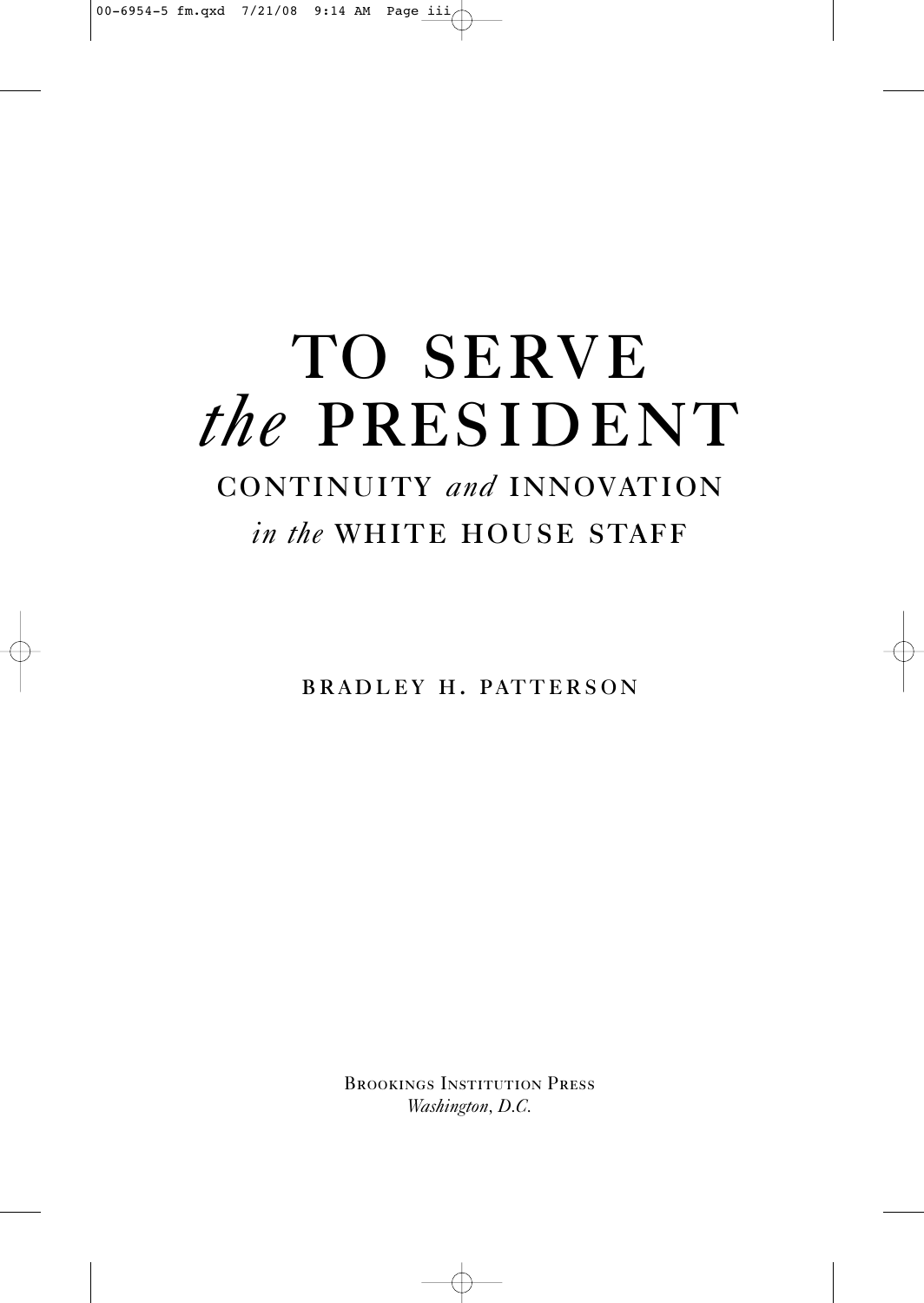#### about brookings

The Brookings Institution is a private nonprofit organization devoted to research, education, and publication on important issues of domestic and foreign policy. Its principal purpose is to bring the highest quality independent research and analysis to bear on current and emerging policy problems. Interpretations or conclusions in Brookings publications should be understood to be solely those of the authors.

*Copyright © 2008* the brookings institution 1775 Massachusetts Avenue, N.W., Washington, D.C. 20036 www.brookings.edu

All rights reserved. No part of this publication may be reproduced or transmitted in any form or by any means without permission in writing from the Brookings Institution Press.

#### *Library of Congress Cataloging-in-Publication data*

Patterson, Bradley H. (Bradley Hawkes), 1921–

To serve the President : continuity and innovation in the White House staff / Bradley H. Patterson.

p. cm.

Includes bibliographical references and index.

Summary: "Opens a window onto the closely guarded Oval Office turf: the operations, offices, and people of the complete White House team. Describes its organizational structure, recent innovations made in the face of changing events, what people do, while revealing the total size and cost of the contemporary White House team"— Provided by publisher.

ISBN 978-0-8157-6954-5 (cloth : alk. paper) 1. Presidents—United States—Staff. I. Title. JK552.P368 2008 352.23'70973—dc22 2008027114

987654321

The paper used in this publication meets minimum requirements of the American National Standard for Information Sciences—Permanence of Paper for Printed Library Materials: ANSI Z39.48-1992.

Typeset in Minion

Composition by Cynthia Stock Silver Spring, Maryland

Printed by R. R. Donnelley Harrisonburg, Virginia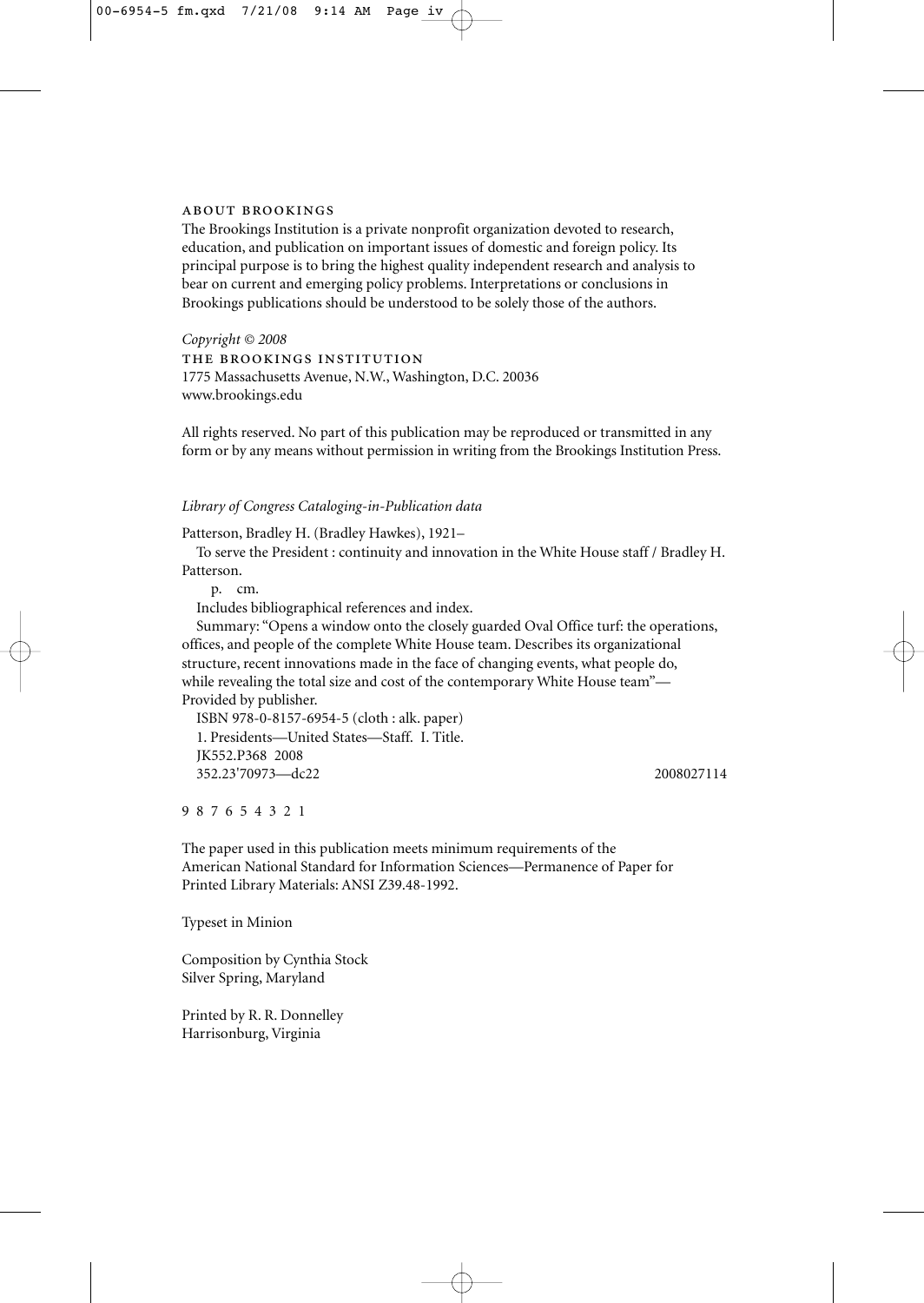# *<sup>2</sup> The Cost of the Whole White House*

Introductory note: This chapter was originally entitled "The Budget of the Whole White House." Can't do that. There is no such thing. It doesn't exist. There is no sheet or document or brochure, produced by any executive or legislative author, that lays out all of the expenses of the complete White House. That will only be found here—and readers should prepare themselves for some surprises.

What are the annual dollar costs, for a typical year, of operating the modern presidency—of running the White House, the whole White House? One of the reasons that question has never been answered (and perhaps never even asked) is because the pathway to the answer is so complicated. One may start with the tab "White House Office" in the annual congressional budget submission of the Executive Office of the President, but that is only an initial fraction. In addition, twenty-two other budget accounts, thirteen of them in other departments, or parts of departments, pay the expenses, and the salaries, of men and women who are in fact members of the White House staff family. Not only are those costs scattered through those twenty-two other budgets, but in at least nine of them the dollars are not in any fashion identified as *White House.* Realistic estimates have to be made. Some of those thirteen agencies (such as the Postal Service and the National Archives) provide services directly to the White House. Sixty people in the vice president's office and one hundred seventy-eight people on the National Security Council staff work in those offices beyond the numbers publicly counted. What is the dollar value of all those services? Executive Order 12028, signed by President Carter on December 12, 1977, actually mandates that the Office of Administration (OA) "shall, upon request, assist the White House Office by performing its role of providing those administrative services which are primarily in direct support of the President." How much of the \$91,745,000 appropriated to the OA in fiscal year 2008 is contributed to the White House pursuant to that provision? One former OA director told the author it would be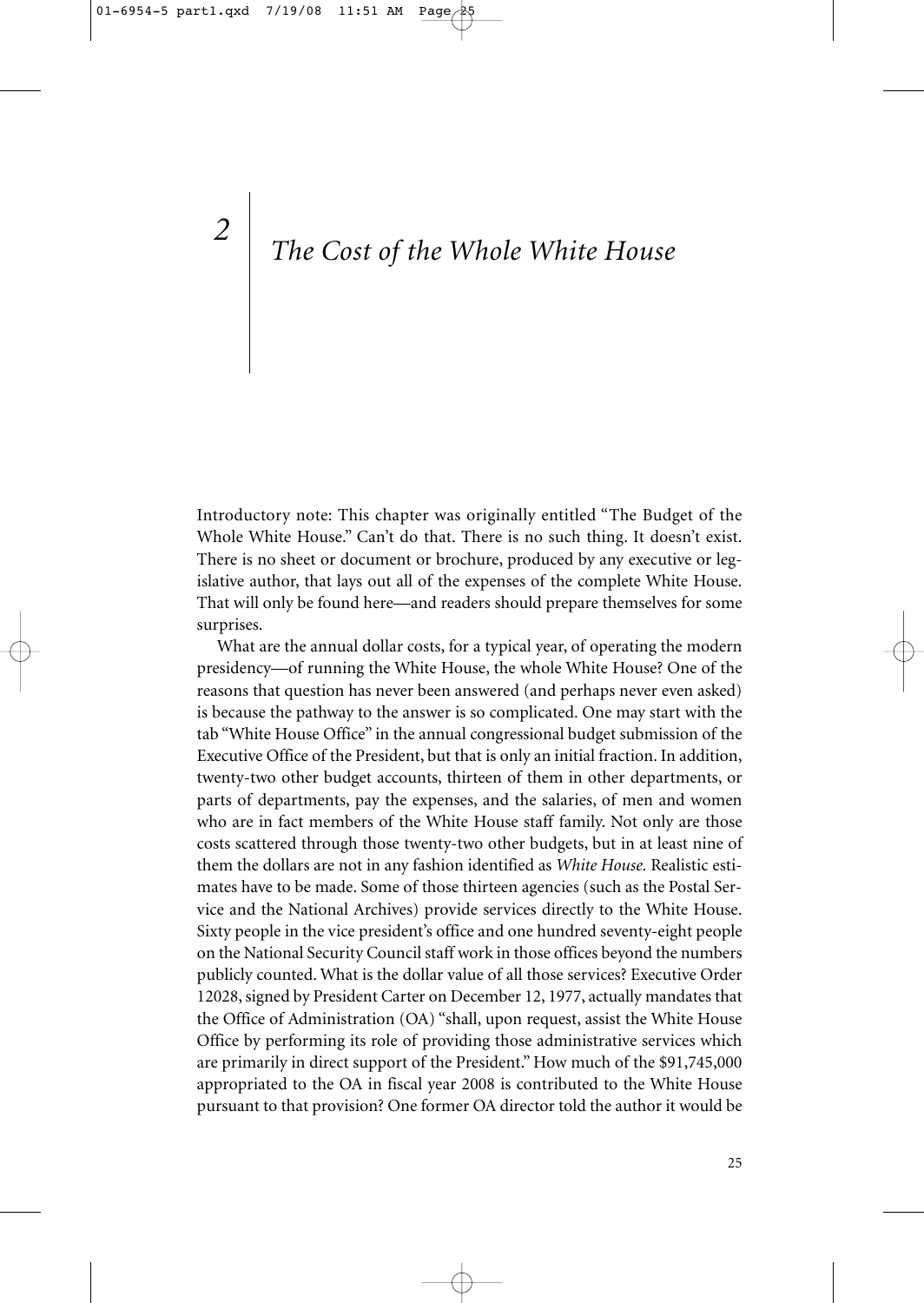fifty percent; a more recent director estimated one-eighth. The White House chief of management and administration says it is "difficult to quantify." The author agrees that it *is* difficult, but for the purpose of this book, uses the oneeighth estimate, which may be much too low. In addition, several of the costs and salary contributions are security-classified, with no estimates offered. The total given in this chapter, accordingly, is tens of millions too small.

# **Definitions**

Definitions are crucial. What is meant by "the whole White House"? In this chapter, the twenty-three separate accounts that make up the costs of the "White House" are: (1) the compensation of the president, (2) the Executive Residence, (3) repair and restoration of the Residence, (4) the Office of the Vice President, (5) the residence of the vice president, (6) the White House Office, (7) the Office of Policy Development, that is, the domestic and national economic policy councils, (8) the National Security Council, (9) one-eighth of the Office of Administration, (10) the "unanticipated needs" account in the Executive Office of the President, (11) the General Services Administration White House Center Service Delivery Team, (12) the White House branch of the U.S. Postal Service, or are found in (13) the National Archives and Records Administration, (14) the Department of State, (15) the Defense Information Systems Agency (DISA) of the Department of Defense, (16) the U.S. Air Force of the Department of Defense, (17) the U.S. Marine Corps of the Department of Defense, (18) the Navy Seabees corps of the Department of Defense, (19) the presidential protective units of the U.S. Secret Service (in the Department of Homeland Security), (20) the Office of Personnel Management (which funds the President's Commission on White House Fellowships, (21) the National Park Service White House Liaison Office, (22) the White House Visitor Center (in the National Park Service). In addition (23) are the costs, scattered in various departments, of the detailees from those departments; a portion of these costs are borne by the White House.

*White House* in this book does *not* include the other major units of the Executive Office of the President, namely, the Office of Management and Budget, the Council of Economic Advisers, the Office of National Drug Control Policy, the Office of Science and Technology Policy, the U.S. Trade Representative, the Council on Environmental Quality, and the other seven-eighths of the Office of Administration.

# **The Development of the White House Expenditures**

The fact that the sources of regular annual funding for the above-defined White House elements are so many—and are buried in such an array of different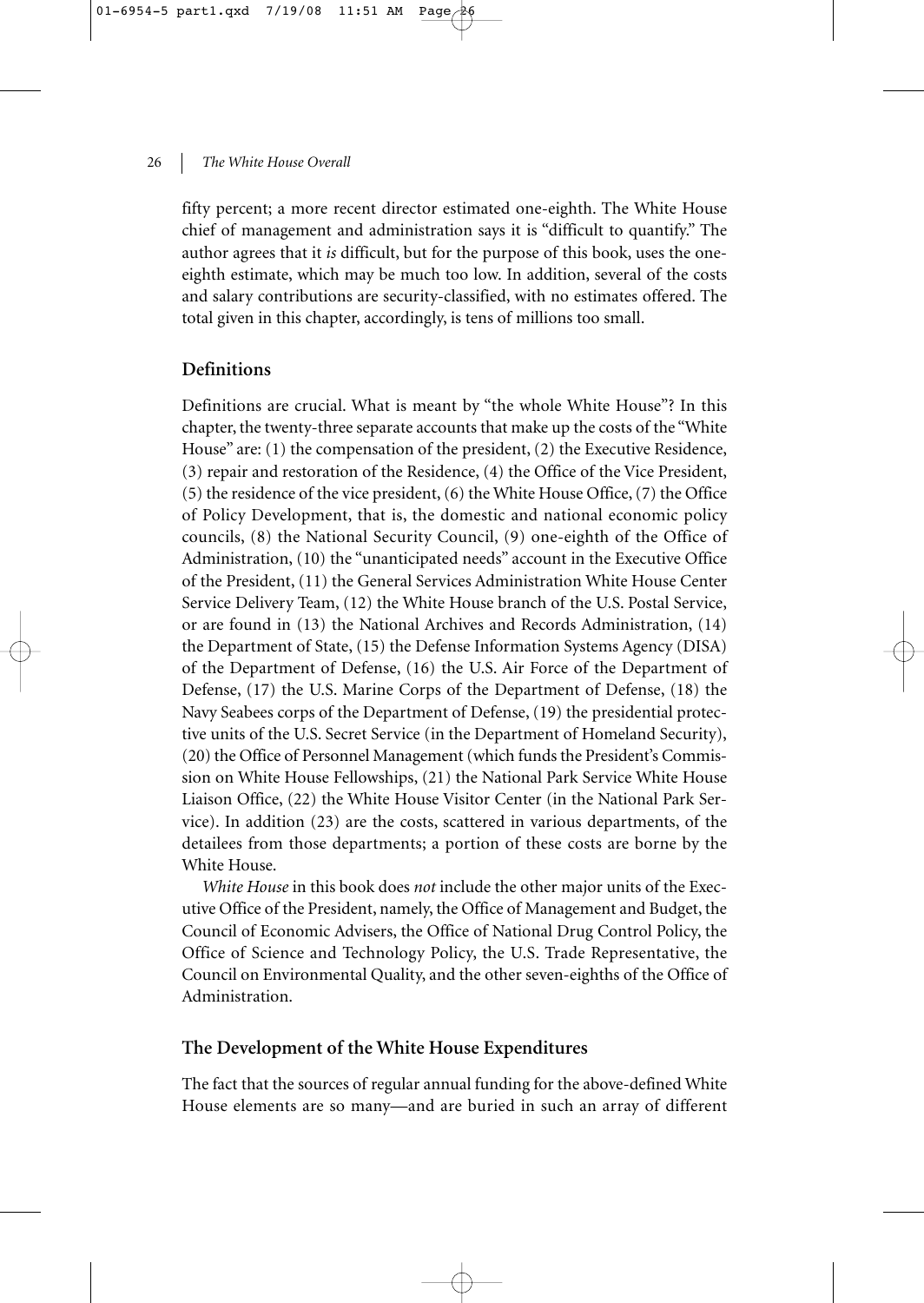appropriations accounts (some of which are classified)—puts a considerable burden on the presidential scholar trying to illuminate the total, real cost of the modern White House.

The first surprise: it is not the White House staff but the Office of Administration that does the detailed preparatory work on planning the expenditures for the White House functions one through ten. (OA also provides that service for the rest of the Executive Office of the President.) The White House deputy chief of staff for operations and the chief of staff set initial targets, and the various White House staff offices involved then bring their annual budget pleas to the chief financial officer of the OA, who presents them to the OA director and finally to the deputy assistant to the president for management and administration. If any controversies arise in this process, she will get them settled with the help of the deputy chief of staff for operations and if necessary with the White House chief of staff. At the end of the process, each January, the chief of staff provides feedback on the individual sections of the Executive Office budget for the White House Office (functions one through ten, as well as the overall figure for those ten accounts) to the OA's chief financial officer. It is this office that compiles and transmits an annual combined budget presentation entitled "Executive Office of the President—Congressional Budget Submission," and it is this document that includes the budget proposals for the White House Office and those other nine accounts as well as the requests of the other Executive Office units. The table on the next page portrays the dollars appropriated for the ten accounts during the first seven years of the Bush administration. It is these ten accounts that constitute the most familiar schema of *the White House.* The principal increases have occurred in the Homeland Security Council.

The various individual departments and agencies handling accounts eleven through twenty-two go through their own internal budget-development processes and, with some consultation with the White House and with the Office of Administration, they build in agreed amounts for those functions. The commander of Camp David, for instance, inserts his dollar request into the Seabees subsection of the appropriation for the United States Navy; the U.S. Secret Service requirements are included in the budget request of the Department of Homeland Security.

### **The Congressional Appropriations Process**

The heads of each of those requesting departments, usually accompanied by the responsible assistant secretaries, appear before their respective appropriations subcommittees. The White House (and the Executive Office of the President) budget proposal is submitted to the House and Senate Appropriations Subcommittees on Financial Services and General Government. Consistent with tradition, no one on the White House staff testifies before the committees; it is the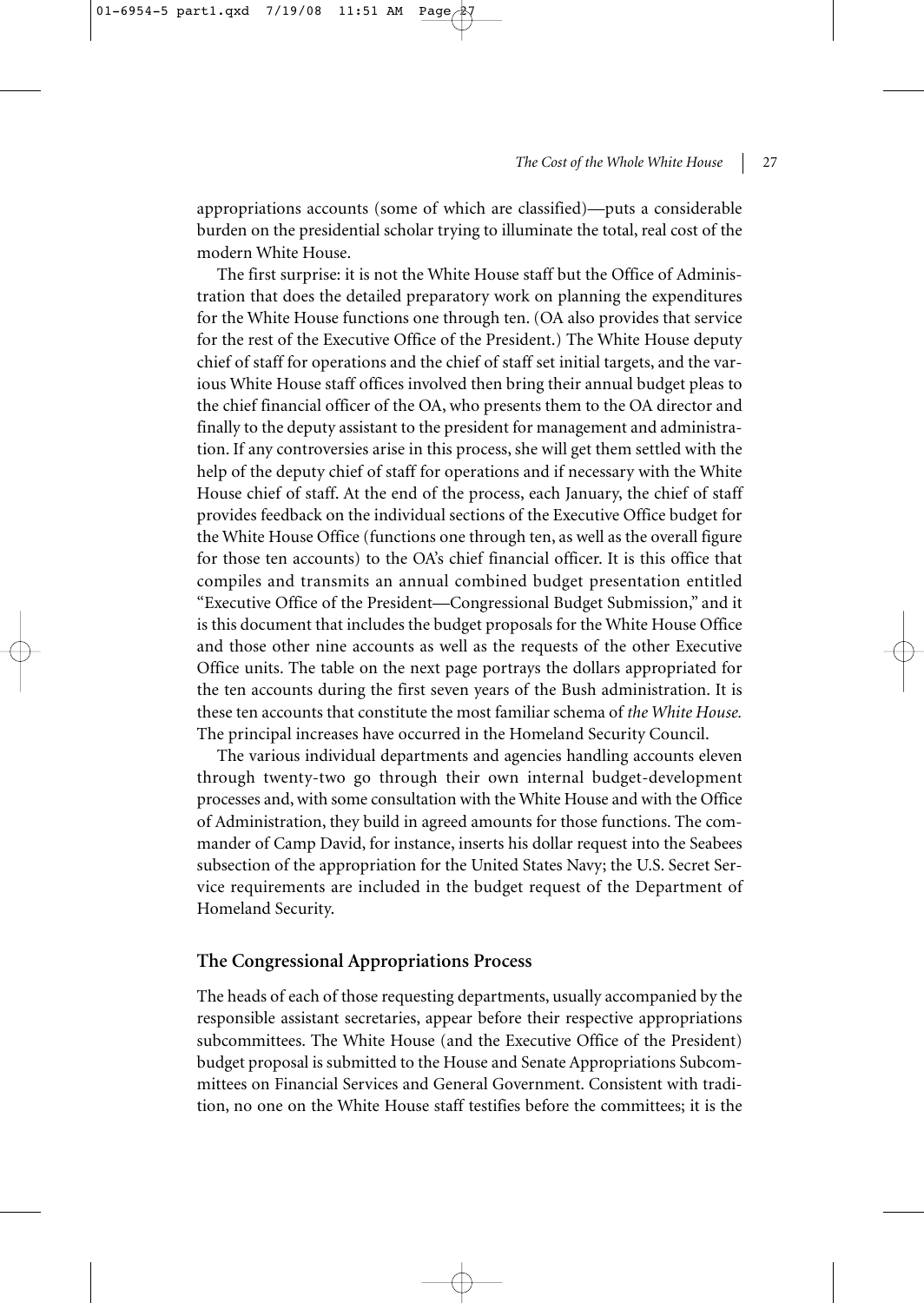#### **The Budget of Part of the White House**

As enacted by Congress with applicable rescissions (except for fiscal year 2007, which is the amount requested by the president in January 2006)

|                                              |              | Fiscal year |        |                                        |                     |                     |                |  |
|----------------------------------------------|--------------|-------------|--------|----------------------------------------|---------------------|---------------------|----------------|--|
| <i>Office</i>                                | 2001         | 2002        | 2003   | 2004                                   | 2005                | 2006                | 2007           |  |
| President                                    | 390          | 450         | 450    | 450                                    | 450                 | 450                 | 450            |  |
| White House Office                           | 53,171       | 54,611      | 50,385 | 68,760                                 | $61,504^{\circ}$    | 53,292 <sup>b</sup> | 51,952         |  |
| <b>Executive Residence</b>                   | 10,876       | 11,686      | 12,149 | 12,147                                 | 12,658              | 12,312              | 12,041         |  |
| Residence repair                             | 968          | 8,618       | 1,192  | 4,200                                  | 1,885               | 1,683               | 1,600          |  |
| Vice president                               | 3,665        | 3,922       | 4,040  | 4,435                                  | 4,534               | 4,419               | 4,352          |  |
| VP residence                                 | 353          | 318         | 322    | 329                                    | 330                 | 322                 | 317            |  |
| Office of Policy Development                 | 4,023        | 4,139       | 3,230  | 4,085                                  | 2,282               | 3,465               | 3,385          |  |
| National Security Council                    | 7,149        | 7,488       | 7,770  | 10,489                                 | $12,160^{\circ}$    | 8,618               | 8,405          |  |
| 1/8 of Office of Administration <sup>d</sup> | 5,455        | 5,866       | 11,364 | $10,292^e$                             | 11,441              | 11,054              | 12,802         |  |
| Unanticipated needs                          | 3,492        | 1,000       | 994    | 994                                    | 992                 | 990                 | 11,789f        |  |
| Subtotal                                     | 89,540       | 98,098      |        | 91,896 116,461 108,236                 |                     |                     | 96,596 107,093 |  |
| Homeland Security Council <sup>g</sup>       | $\mathbf{0}$ | 26,000      | 19,272 |                                        | $(7,231)$ $(2,475)$ | ( )                 | ( )            |  |
| Totalh                                       |              |             |        | 89,540 123,098 111,168 116,461 108,236 |                     |                     | 96,596 107,093 |  |

#### Thousands of dollars

Source: Prepared by the author from the series of the annual Office of Administration's *Executive Office of the President Congressional Budget Submissions,* and with the assistance of officers in OA.

a. From fiscal year 2004 for the White House Office, this figure represents \$1,394,000 in personnel costs, and \$1,744,000 in other expenses, but these increases were offset by some \$8,411,000 in rental costs (for those White House units located in the Eisenhower Executive Office Building) and by other related charges that have been moved out of the White House Office budget into Office of Administration accounts.

b. In this account, \$9,000,000 has been transferred to the Department of Defense (the Defense Information Systems Agency) for reimbursement for the White House Communications Agency for its providing the White House with nontelecommunications support (such as audiovisual services).

c. Includes a \$3.3 million allocation from the fiscal year 2001 Emergency Supplemental Appropriations Act for Recovery from and Response to Terrorist Attacks on the United States (Public Law 107-38) for improvements to the White House Situation Room.

d. According to the Office of Administration, one-eighth of its staff and funds directly serve the president—akin to the White House Office—pursuant to Section 3(a) of Executive Order 12028 of December 12, 1977.

e. Some of OA's total fiscal year 2004 budget has subsequently been transferred out to the Office of Management and Budget accounts. The fiscal year 2005 OA request included \$11,337,000 in incoming transfers, including the \$8,411,000 referred to in note a.

f. In fiscal year 2005 Congress added to the president's Unanticipated Needs account \$70,000,000 in supplemental funds specifically to be made available to the American Red Cross for "reimbursement of disaster relief associated with Hurricanes Charley, Frances, Ivan and Jeanne." At that time, this specific supplemental was not counted as part of the Executive Office of the President appropriation. There remains \$10,789,000 unexpended from that supplemental. For fiscal year 2007 the Executive Office requests that this remainder be added to the regular Unanticipated Needs account of \$1,000,000 that is "provided for the President to meet unanticipated needs in furtherance of national interest, security or defense."

g. Beginning with fiscal year 2004, funds for the White House Homeland Security Council have been included in the appropriation for the White House Office.

h. The components in this table, and totaled on this line, are all those elements that fit the author's definition of White House staff.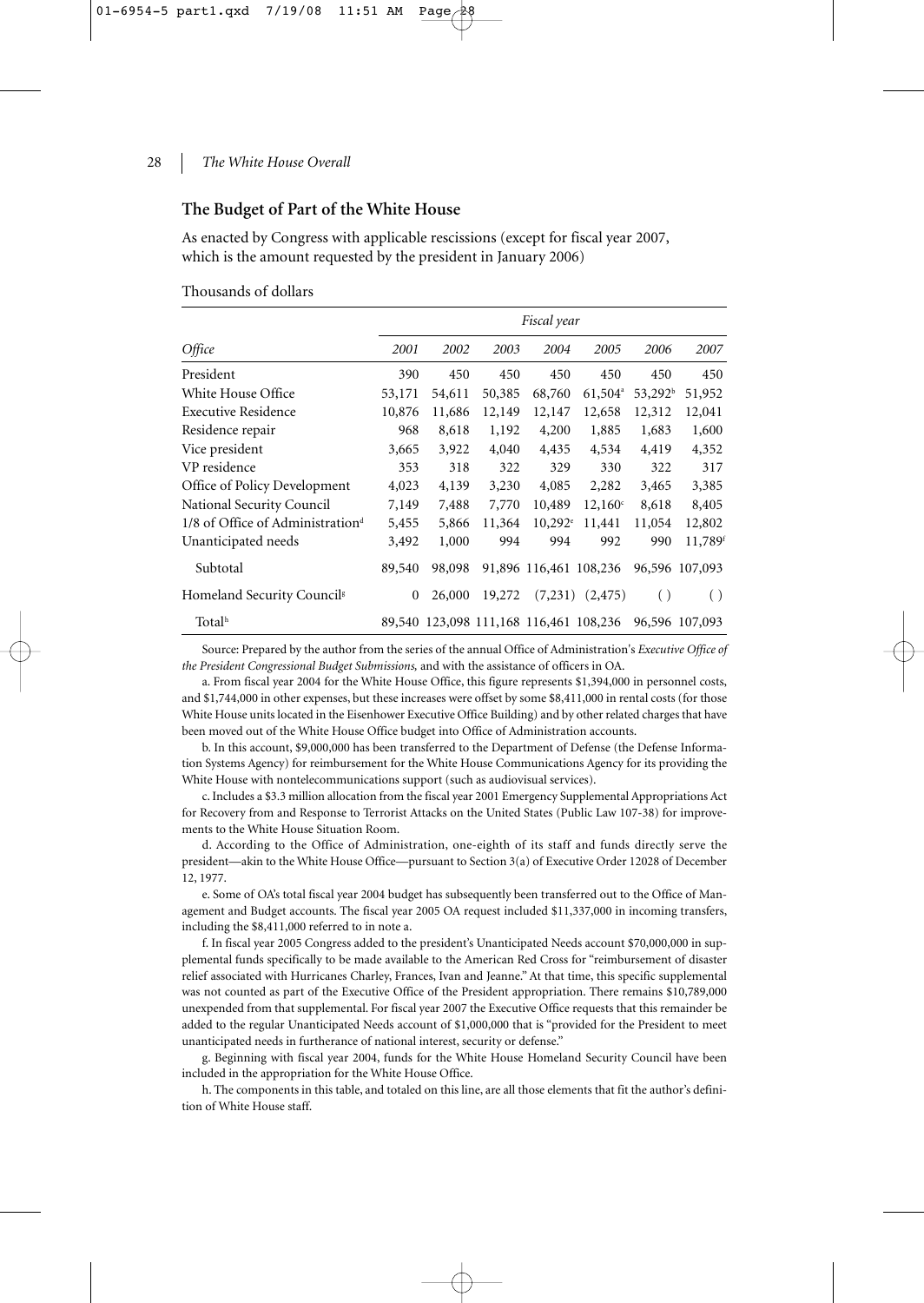OA director who bears the responsibility for testifying in support of the combined Executive Office of the President submission. The OA director, the OA chief financial officer, and the director of the Office of Management and Budget are normally the only witnesses who actually testify in person, with the OMB director defending the budget request for OMB itself. (Occasionally the subcommittee will ask to hear from the heads of the trade, drug, and sciences offices of the Executive Office. The Secret Service testifies before the Homeland Security Appropriations Subcommittee; the director himself is the principal witness.)

Any public hearing the House subcommittee might hold on the White House requests is generally a routine affair. Few members attend because so many other committees compete for the members' time; almost no one from the public shows up. Collectively the subcommittee members may unload 150–160 questions—"administrivia" one observer termed them—that the OA director tries to answer on the spot or promises inserts for the record. In February 1992 the House Post Office and Civil Service Committee, led by Democratic Representative Paul Kanjorski, undertook an election-year vendetta against the White House then occupied by George H. W. Bush. Question after question was flung at the weary testifiers (a sample: How many floral arrangements, invitations, banners, streamers, balloons, and other decorative items were used for each event at the White House or at the residence of the vice president during 1991?) Thousands of pages were generated in response.

In recent years, a member of the subcommittee or its chief clerk may have been invited for lunch in the White House Mess; the chief usher was several times invited up to Capitol Hill to meet with members or staff informally concerning White House entertainment expenses. Appropriations staff members have come down to see the revamped Situation Room, "so they knew what the money was for," explained Deputy Chief of Staff Joseph Hagin. Another surprise: during 2005, 2006, 2007, and 2008 however, neither the House nor Senate subcommittee even scheduled testimony by the OA officials about any of the White House accounts; whatever negotiations occurred about budget figures in accounts one through eleven are handled by members and staff informally. At one point during Bush's first term, Chief of Staff Andy Card had to get on the telephone with appropriations committee staff members; they were trying to fatten the White House budget beyond the president's and Card's priorities.

Beginning with the fiscal year 2004 budget presentation, the president has, every year, asked Congress to create a consolidated appropriation account, to be called "the White House," which would be made up of elements numbered here as 1, 2, 3, 6, 7, 8, and 9, plus all of the Office of Administration plus the Council of Economic Advisers. The appropriations subcommittees have not been persuaded by this recommendation and each year have rejected it."They don't want to weaken any oversight," commented one Appropriations staffer.<sup>1</sup> In the same fiscal year 2004 request, the president also asked for authority to transfer up to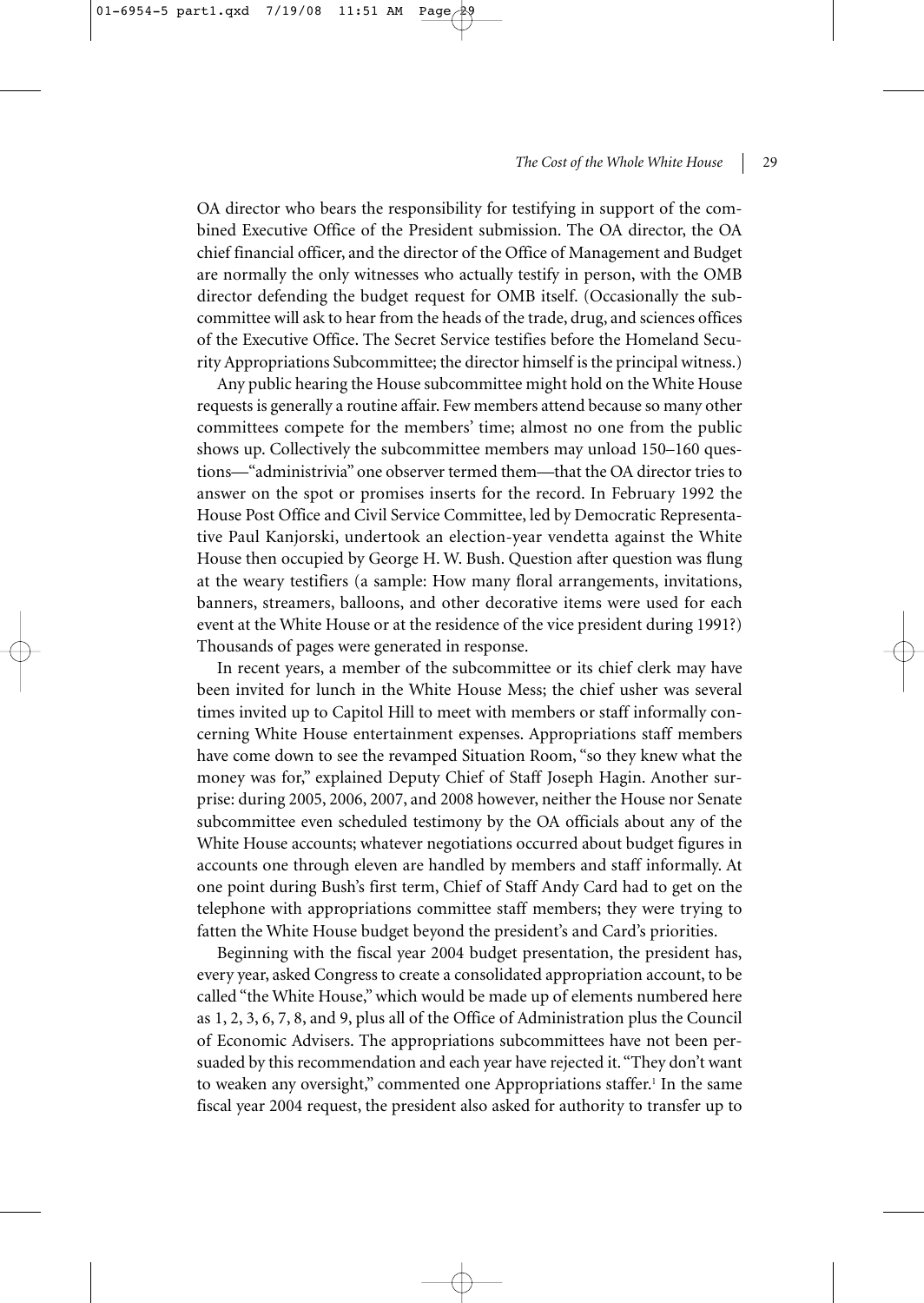10 percent of any one of the appropriations for the nine accounts and the Executive Office accounts to any of the others, providing that the transfer would not increase the receiving account by more than 50 percent and providing that he give fifteen days advance notice to both appropriations committees. Congress gave him only partial authority to shift funds among some elements but is not at all enthusiastic about conferring anything more than minimum spending flexibility to the chief executive.

In 1998 the appropriations committees became annoyed at the lateness of payments of reimbursements due the White House from political or other recognized groups that are invited to sponsor events in the Executive Residence. A requirement was written into the appropriations statute, and remains there today, that a group sponsoring a political event must pay for the estimated cost of that event in advance, must be notified about any costs beyond the estimate within sixty days of the event, must pay these charges within thirty days of the notification, and must be charged interest and penalties if the reimbursement has not been made within that deadline. The national committee of the president's political party, furthermore, must maintain a separate deposit of \$25,000 to cover costs of events it sponsors in the Residence.

Floor debate on the White House budget "doesn't seem to attract much of any attention," one insider observed.

#### **The Total Costs of the Whole White House**

As already mentioned, there is no one document, except this book, that describes, or even lists, all of these twenty-three accounts together—the total expenses of the modern White House in its entirety. There is no such single, overall budget presentation made either to the Office of Management and Budget or to Congress. The several departments that contribute to the White House total keep in informal consultation with the White House deputy chief of staff for operations.

The author recognizes that some readers may take exception to the definitions used in this chapter, and in this book. Are Secret Service protective costs White House costs? From his fourteen years of service in the White House, the author is very much aware of how intense the bond of connectedness is between staffers at the White House and the uniformed and civilian-dressed men and women of the United States Secret Service. They are everywhere in the White House, warmly appreciated, and deeply respected for their professionalism and dedication. The White House staff's very lives are in their hands. Is Camp David, are the presidential helicopters, parts of the White House? Inseparable, indispensable.

A perfectionist could argue that the definitions are not broad enough. The author has omitted the costs, for example, that the Federal Bureau of Investigation contributes to the presidency by eating the expenses of its security investigations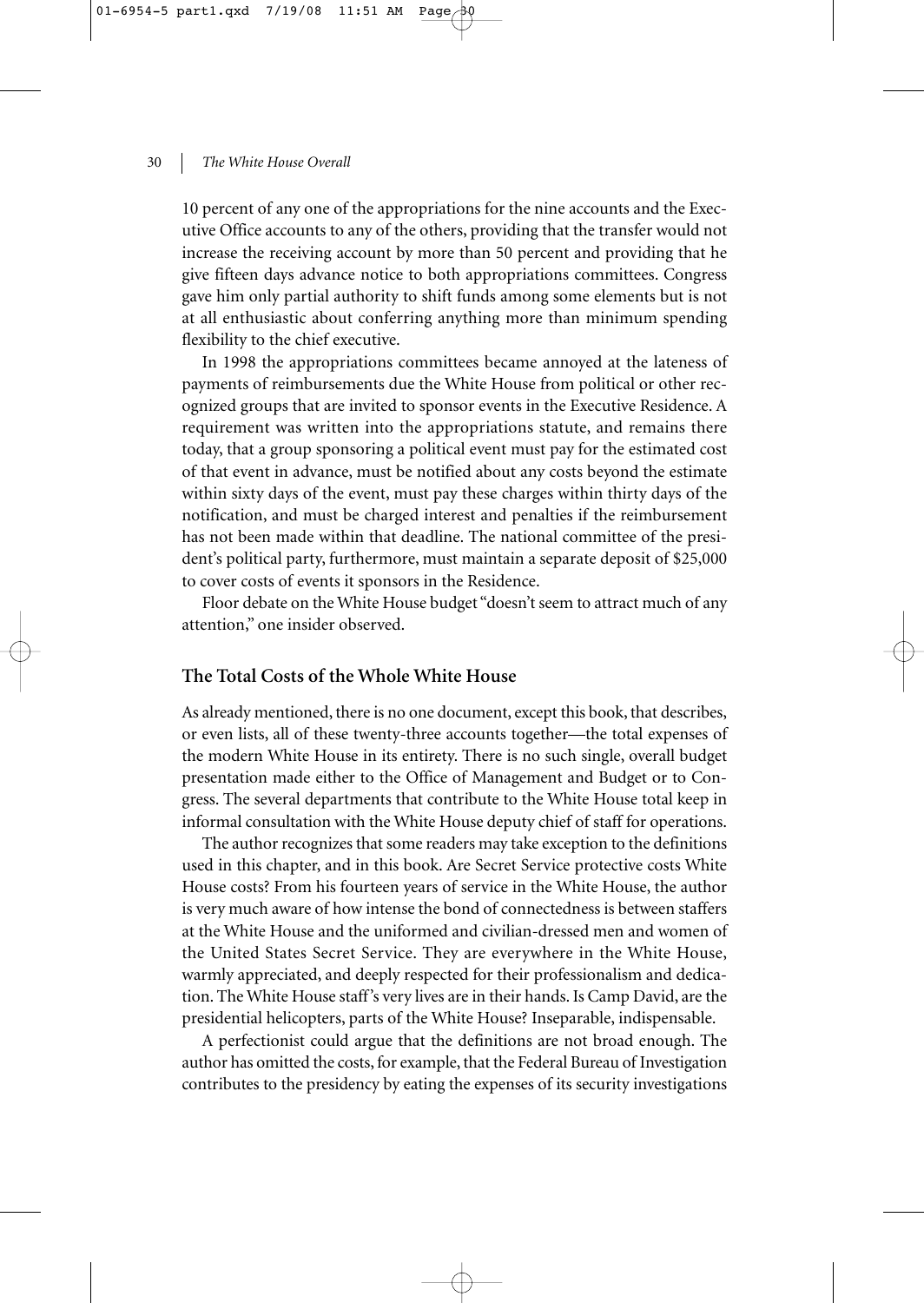of White House employees, or that the District of Columbia contributes when D.C. fire engines are stationed on the Ellipse when the presidential helicopter lands or takes off. These definitions used in this chapter, and their consequential costs, are stated specifically and are not glossed over or hidden as may be the case with some who would claim to describe the modern presidency.

To many readers, these cost figures may seem surprisingly large. But readers should need no reminding that this is the office of the chief executive of a \$3 trillion government—a government currently at war, with its security forces on duty, under the chief executive's command, in virtually every corner of the planet. The figures may seem large because this is the first time that they have been collected together in one document. They can be made to appear smaller by not talking about them, a deception in which this author will not engage.

## **Total Cost of the Whole White House for Fiscal Year 2008**

| 1. | Compensation of the president (including an expense        |            |                         |
|----|------------------------------------------------------------|------------|-------------------------|
|    | allowance of \$50,000) <sup>2</sup>                        | \$         | 450,000                 |
| 2. | The Executive Residence operating expenses                 | 12,814,000 |                         |
| 3. | The Executive Residence-repair and restoration             | 1,600,000  |                         |
| 4. | The vice president's downtown office                       |            | 15,511,960 <sup>3</sup> |
| 5. | Residence of the vice president—operating expenses         | 320,000    |                         |
| 6. | The White House Office (including the Homeland Security    |            |                         |
|    | Council)                                                   |            | 53,656,000              |
| 7. | Office of Policy Development (the Domestic Policy Council  |            |                         |
|    | and the National Economic Council)                         |            | 3,482,000               |
| 8. | National Security Council                                  |            | 30,300,8204             |
| 9. | One-eighth of the Office of Administration, for direct     |            |                         |
|    | services to the president pursuant to Section $3(a)$ of    |            |                         |
|    | <b>Executive Order 12028</b>                               |            | 11,468,125              |
|    | 10. The president's unanticipated needs                    |            | 1,000,000               |
|    | 11. White House Center Service Delivery Team               |            |                         |
|    | (in the GSA budget)                                        |            | 26,000,000              |
|    | 12. U.S. Postal Service, White House branch                |            | 726,000                 |
|    | 13. National Archives professional archival support        |            |                         |
|    | of the White House                                         |            | 1,000,000               |
|    | 14. Value of gifts supplied by the Department of State for |            |                         |
|    | presentation to foreign leaders at White House official    |            |                         |
|    | entertainment functions                                    |            | 50,000                  |
|    | 15. White House Communications Agency (in the budget of    |            |                         |
|    | the Defense Information Systems Agency)                    |            | 173,900,000             |
|    | 16. Air Force One (in U.S. Air Force budget)               |            | (classified)            |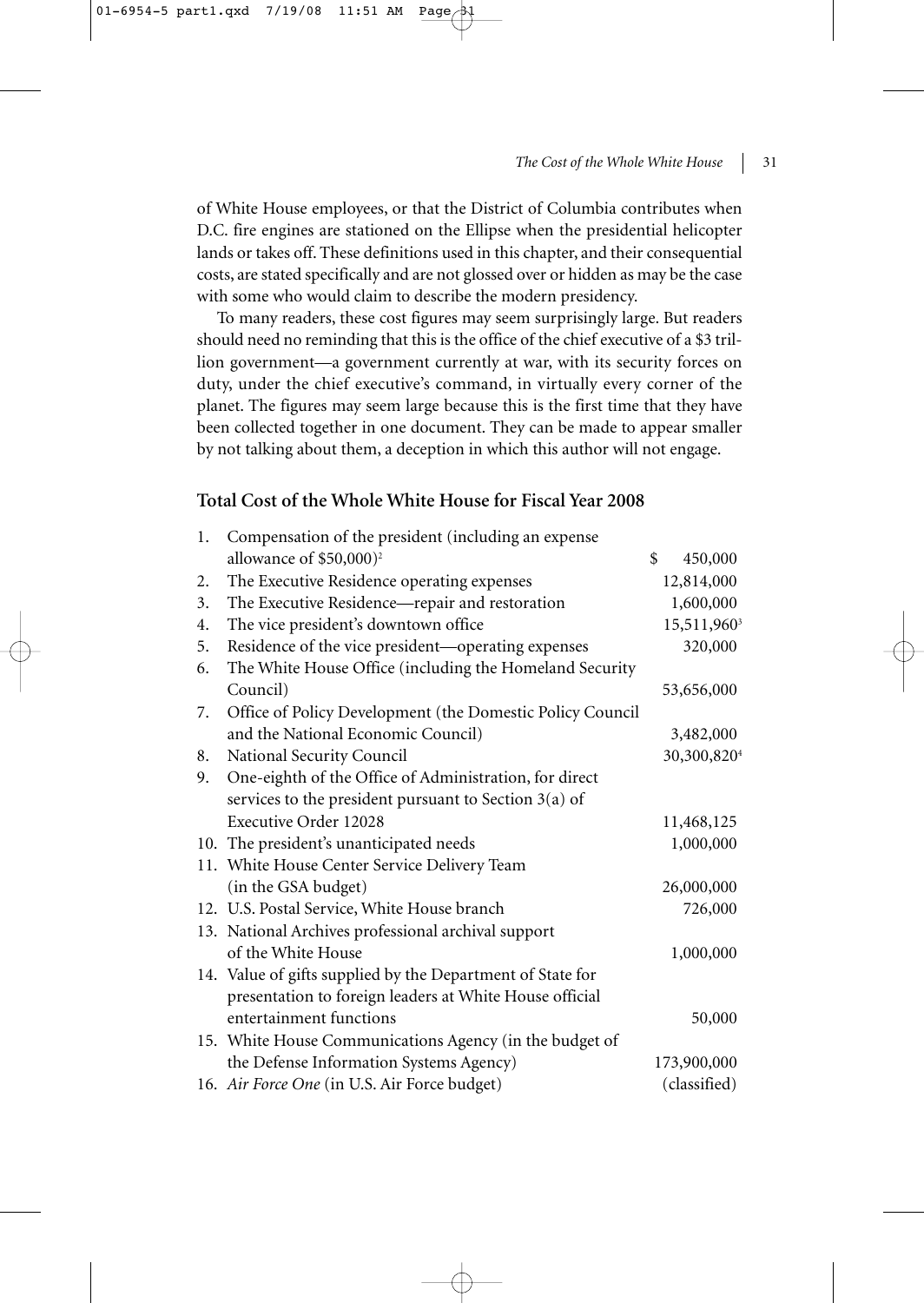| 17. Helicopter squadron HMX-One (in the Marine Corps budget;         |                        |
|----------------------------------------------------------------------|------------------------|
| this is the fiscal year 2008 appropriation segment of a fifteen-     |                        |
| year-long procurement of twenty-eight new helicopters;               |                        |
| but see the text on page 378)                                        | 271,000,000            |
| 18. Camp David (in the Navy/Seabees budget)                          | 7,900,000 <sup>5</sup> |
| 19. Salary costs for 2,300 employees in above units 15, 16, 17,      |                        |
| and 18 (all in the budget of the Department of Defense) <sup>6</sup> | 151,800,000            |
| 20. U.S. Secret Service (in the budget of the Department of          |                        |
| Homeland Security)7                                                  |                        |
| Protection of persons and facilities                                 | 689,535,000            |
| For protective intelligence activities                               | 57,704,000             |
| For handling "special security events," such as the 2009             |                        |
| Inaugural                                                            | 1,000,000              |
| For screening of White House mail                                    | 16,201,000             |
| Operations of the James J. Rowley Training Center                    | 51,954,000             |
| Improvements at the James J. Rowley Training Center                  | 3,725,000              |
| 21. Commission on White House Fellowships (in the budget             |                        |
| of the Office of Personnel Management)                               | 850,000                |
| 22. National Park Service White House Liaison Office,                |                        |
| including the White House Visitor Center (in the budget              |                        |
| of the National Park Service)                                        | 8,700,000              |
| 23. Cost of detailees who work more than six months in a             |                        |
| calendar year                                                        | 227,349                |
| Total Cost of All White House Elements,                              |                        |
| for fiscal year 2008:                                                | \$1,592,875,254        |

In reviewing that fiscal year 2008 total, readers should keep three considerations in mind.

First, the total given here does not include classified outlays. These are likely to be substantial, but they cannot be published or even estimated. The total stated here is therefore smaller than the actual total. Nor does this total include the value of gifts to the White House, especially those from the independent White House Historical Association for renovation and restoration of the public rooms (chapter 35). These of course are donated, not appropriated, funds. The total of acquisitions and renovation work for the public rooms of the White House, supported by the White House Historical Association since 2001, is \$7,509,449. Finally, the author is not in a position to say that this fiscal year 2008 total is typical of each of the eight annual budgets (fiscal years 2002–09) for which the Bush administration is responsible, or that the total for the entire Bush administration is \$1,592,875,254 multiplied by eight—to yield an overall total of \$12.7 billion. Security outlays (Defense and Secret Service) have escalated markedly since 9/11.